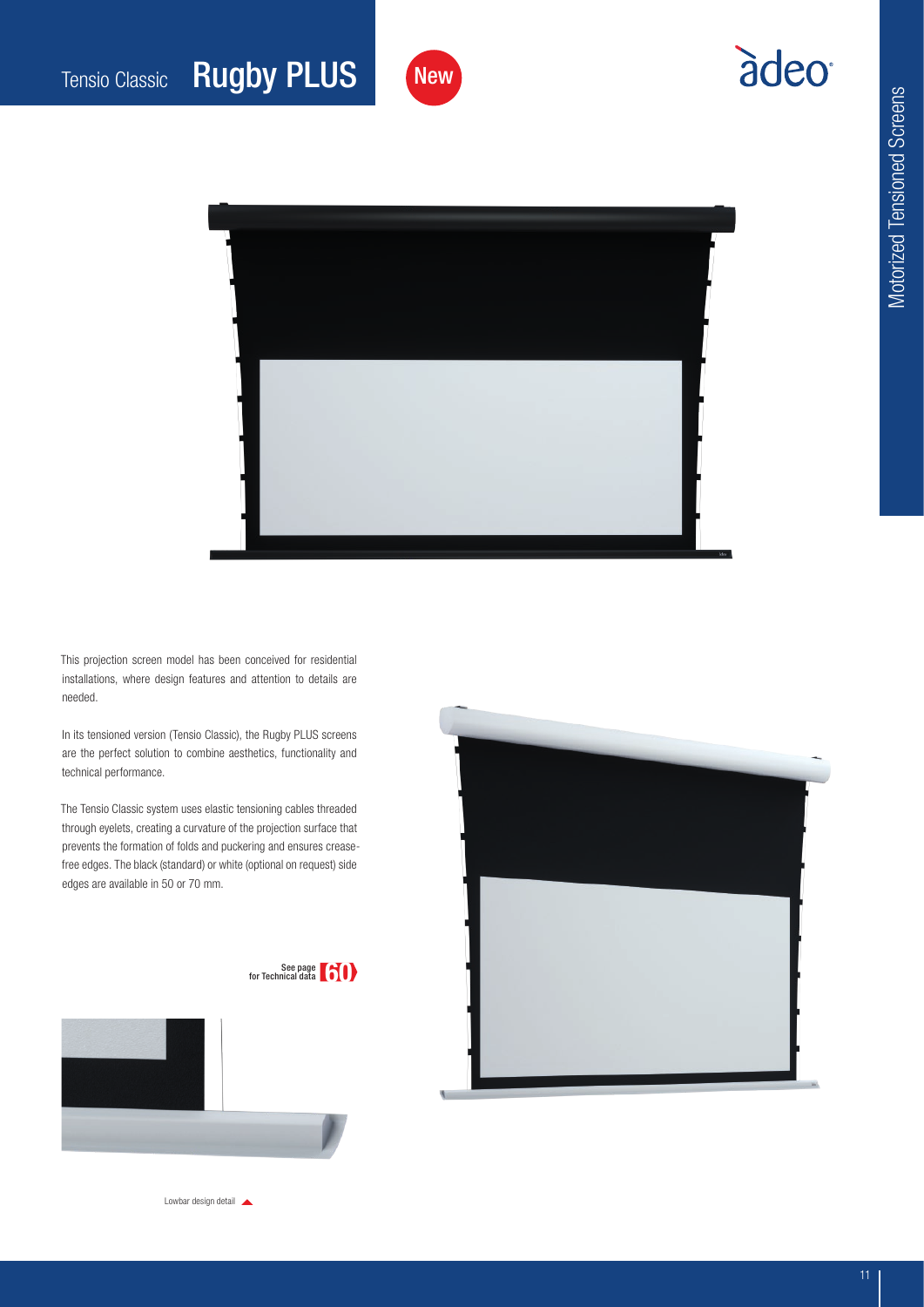## adeo

### **Rugby PLUS** Tensio Classic



#### Quiet Rolling System

Using a double head enables the insertion of rubber bushings to absorb vibrations between the case and the roller. This system reduces the noise of the screen, which will be highly appreciated in residential environments.



#### Softend Lowbar System Designed using soft gaskets that dampen noise and absorb contacts when closing the lower bar.



#### SuperQuick Bracket Attachment System

The screen is supplied with an improved rapid and user-friendly fixing system for both wall and ceiling mounting. The clamping has been designed adopting symmetrical logics to enable both front and back mounting. The bracket kit consists of a single fixing unit (extruded aluminium bracket) and a single clamping unit (PVC moulded block), significantly reducing the number of parts.



#### Auto Adjustment System

Another feature of the Rugby PLUS model is the use of a micro switch that ensures that the lower bar is always locked in the same position when closed. This auto-adjustment system means that there is no need for the customer to correct any stretching of the screen over time.

#### Create your own screen with the PSS

Projection Surfaces (see page 6)

- > Personalized dimensions: width and height
- > Motor type: standard motor or RTS radio integrated motor (optional) or IO silent radio integrated motor (optional)
- > Case: with quick-installation system
- > Case color: standard in White Matte. Optional in Black Matte. Custom color for an extra cost
- > Standard Drop: from 5 to 45 cm
- > Projection surface fall: back (standard), front or reverse-roll (optional)
- > Side of command/motor: right (standard) or left (optional)
- > VisionWhite / VisionWhitePro
- > AmbientGrey
- > ReferenceWhite / ReferenceGrey
- > VisionAcoustik
- > VisionRear DB and VisionRear, only without black borders

#### Standard Accessories

- > SuperQuick Bracket Attachment System, quick installation wall or ceiling brackets
- > Softend Lowbar System, rubber shock absorbers between the lower bar and case
- > Quiet Rolling System, rubber shock absorbers between the roller and case
- > Auto Adjustment System, limit switch automatic adjustment
- > Unipolar switch

#### Optional Accessories

- > Interface to drive the screen in radio frequency with remote control (not included), 12V trigger, unipolar switch, dry contact or RS232
- > SRI motor option RF radio integrated standard receiver and transmitter
- > SIO IO-homecontrol<sup>®</sup> motor option RF radio integrated and remote control
- > Receiver and infrared remote control
- > Extension brackets for screens up to 60 cm
- > Screen lift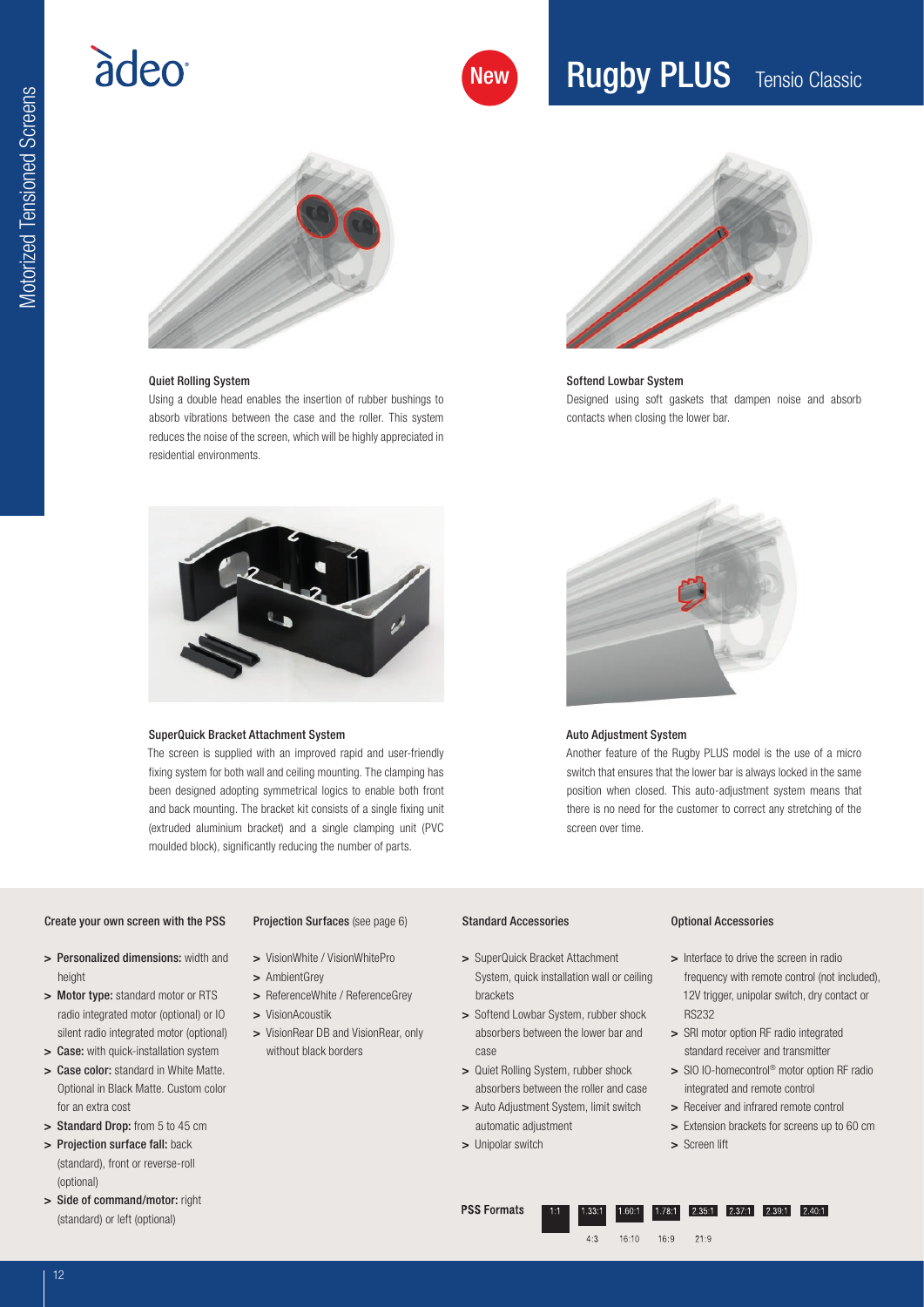# àdeo

### Technical Data

Rugby Plus Tensio Classic 50 mm borders / without borders

| Aspect Ratio   | Viewing Width                                | Viewing Height                               | Diagonal Inches                       | Overall Width                                | Overall Height                               | Surface Width                                | Surface Height                               | Standard Drop                        | <b>Maximum</b> Drop<br>Total           | Packaging<br>Dimensions                                                                      | Net Weight                       | Gross Weight                     |
|----------------|----------------------------------------------|----------------------------------------------|---------------------------------------|----------------------------------------------|----------------------------------------------|----------------------------------------------|----------------------------------------------|--------------------------------------|----------------------------------------|----------------------------------------------------------------------------------------------|----------------------------------|----------------------------------|
|                | C                                            | D                                            | N                                     | A                                            | B                                            | F                                            | G                                            | P                                    | mm                                     | mm                                                                                           | kg                               | kg                               |
| 1,00<br>(1:1)  | 1620<br>2120<br>2620                         | 1620<br>2120<br>2620                         | 90<br>118<br>146                      | 2080<br>2580<br>3080                         | 1884<br>2414<br>2964                         | 1720<br>2220<br>2720                         | 1720<br>2220<br>2770                         | 50<br>50<br>100                      | 50<br>50<br>100                        | 2260X150X180<br>2760X210X200<br>3260X210X200                                                 | 15<br>20<br>26                   | 17<br>22<br>28                   |
| 1,33<br>(4:3)  | 1620<br>2120<br>2620<br>3120<br>3620<br>4120 | 1218<br>1594<br>1970<br>2346<br>2722<br>3098 | 80<br>104<br>129<br>154<br>178<br>203 | 2080<br>2580<br>3080<br>3580<br>4080<br>4580 | 1482<br>1858<br>2314<br>2690<br>3066<br>3442 | 1720<br>2220<br>2720<br>3220<br>3720<br>4220 | 1318<br>1694<br>2120<br>2496<br>2872<br>3248 | 50<br>50<br>100<br>100<br>100<br>100 | 450<br>450<br>450<br>450<br>450<br>350 | 2250X150X180<br>2250X150X180<br>3260X210X200<br>3760X210X200<br>4260X210X200<br>4760X210X200 | 15<br>20<br>26<br>32<br>38<br>44 | 17<br>22<br>28<br>34<br>40<br>46 |
| 1,78<br>(16:9) | 1620<br>2120<br>2620<br>3120<br>3620<br>4120 | 910<br>1191<br>1472<br>1753<br>2722<br>3098  | 73<br>96<br>118<br>141<br>178<br>203  | 2080<br>2580<br>3080<br>3580<br>4080<br>4580 | 1174<br>1455<br>1816<br>2097<br>3066<br>3442 | 1720<br>2220<br>2720<br>3220<br>3720<br>4220 | 1010<br>1291<br>1622<br>1903<br>2872<br>3248 | 50<br>50<br>100<br>100<br>100<br>100 | 450<br>450<br>450<br>450<br>450<br>450 | 2250X150X180<br>2250X150X180<br>3260X210X200<br>3760X210X200<br>4260X210X200<br>4760X210X200 | 15<br>20<br>26<br>32<br>38<br>44 | 17<br>22<br>28<br>34<br>40<br>46 |
| 1,6<br>(16:10) | 1620<br>2120<br>2620<br>3120<br>3620<br>4120 | 1013<br>1325<br>1638<br>1950<br>2722<br>3098 | 75<br>98<br>122<br>145<br>178<br>203  | 2080<br>2580<br>3080<br>3580<br>4080<br>4580 | 1277<br>1589<br>1982<br>2294<br>3066<br>3442 | 1720<br>2220<br>2720<br>3220<br>3720<br>4220 | 1113<br>1425<br>1788<br>2100<br>2872<br>3248 | 50<br>50<br>100<br>100<br>100<br>100 | 450<br>450<br>450<br>450<br>450<br>450 | 2250X150X180<br>2250X150X180<br>3260X210X200<br>3760X210X200<br>4260X210X200<br>4760X210X200 | 15<br>20<br>26<br>32<br>38<br>44 | 17<br>22<br>28<br>34<br>40<br>46 |
| 2,35<br>(21:9) | 1620<br>2120<br>2620<br>3120<br>3620<br>4120 | 689<br>902<br>1115<br>1328<br>2722<br>3098   | 69<br>91<br>112<br>133<br>178<br>203  | 2080<br>2580<br>3080<br>3580<br>4080<br>4580 | 953<br>1166<br>1459<br>1672<br>3066<br>3442  | 1720<br>2220<br>2720<br>3220<br>3720<br>4220 | 789<br>1002<br>1265<br>1478<br>2872<br>3248  | 50<br>50<br>100<br>100<br>100<br>100 | 450<br>450<br>450<br>450<br>450<br>450 | 2250X150X180<br>2250X150X180<br>3260X210X200<br>3760X210X200<br>4260X210X200<br>4760X210X200 | 15<br>20<br>26<br>32<br>38<br>44 | 17<br>22<br>28<br>34<br>40<br>46 |
| 2,37           | 1620<br>2120<br>2620<br>3120<br>3620<br>4120 | 684<br>895<br>1105<br>1316<br>2722<br>3098   | 69<br>91<br>112<br>133<br>178<br>203  | 2080<br>2580<br>3080<br>3580<br>4080<br>4580 | 948<br>1159<br>1449<br>1660<br>3066<br>3442  | 1720<br>2220<br>2720<br>3220<br>3720<br>4220 | 784<br>995<br>1255<br>1466<br>2872<br>3248   | 50<br>50<br>100<br>100<br>100<br>100 | 450<br>450<br>450<br>450<br>450<br>450 | 2250X150X180<br>2250X150X180<br>3260X210X200<br>3760X210X200<br>4260X210X200<br>4760X210X200 | 15<br>20<br>26<br>32<br>38<br>44 | 17<br>22<br>28<br>34<br>40<br>46 |
| 2,40           | 1620<br>2120<br>2620<br>3120<br>3620<br>4120 | 675<br>883<br>1092<br>1300<br>2722<br>3098   | 69<br>90<br>112<br>133<br>178<br>203  | 2080<br>2580<br>3080<br>3580<br>4080<br>4580 | 939<br>1147<br>1436<br>1644<br>3066<br>3442  | 1720<br>2220<br>2720<br>3220<br>3720<br>4220 | 775<br>983<br>1242<br>1450<br>2872<br>3248   | 50<br>50<br>100<br>100<br>100<br>100 | 450<br>450<br>450<br>450<br>450<br>450 | 2250X150X180<br>2250X150X180<br>3260X210X200<br>3760X210X200<br>4260X210X200<br>4760X210X200 | 15<br>20<br>26<br>32<br>38<br>44 | 17<br>22<br>28<br>34<br>40<br>46 |









In certain circumstances, due to the surface's height, it is necessary to use a case with the rolling tube of 90 mm.